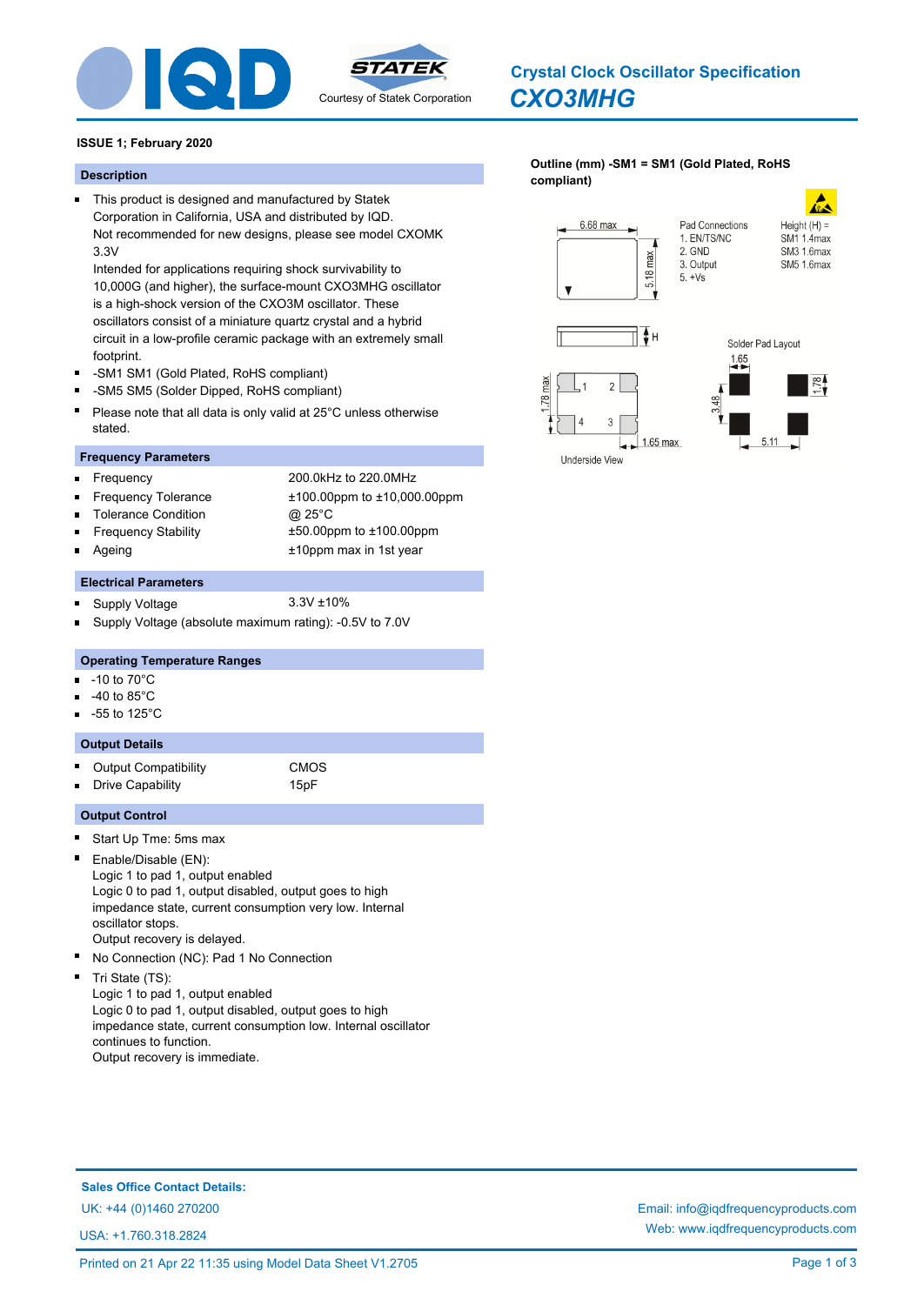

*CXO3MHG* **Crystal Clock Oscillator Specification**

#### **Environmental Parameters**

- Shock: 10000G, 0.3ms, 1/2 sine  $\blacksquare$
- Vibration: MIL-STD-202G, Method 204D, Condition D: 20G,  $\blacksquare$ 10Hz-2000Hz swept sine
- Storage Temperature Range: -55 to 125°C

### **Manufacturing Details**

- $\blacksquare$ Features:
	- High shock resistance Designed for surface mount applications using infrared, vapour phase or epoxy mount techniques CMOS and TTL compatible Low power consumption Optional Output Enable/Disable with Tri-State Low EMI emission Full military testing available Applications:
- Military & Aerospace Smart munitions Projectile electronics Industrial - Engine control Down-hole drilling
- Maximum Process Temperature: 260°C, 20 seconds

### **Ordering Information**

- o. Frequency\* Model\* Termination Variant\* **Output** Frequency Tolerance (@ 25°C)\* Frequency Stability\* Operating Temperature Range\* Pad 1 Function\* (\*minimum required) Termination Variants:
- SM1 = Gold Plated / SM5 = Solder Dipped (Note: Non-RoHS compliant terminations also available - SM3 = Solder Dipped)  $\blacksquare$ Example
- 10.0MHz CXO3MHG SM1 CMOS ±100ppm ±100ppm -40 to 85 TS

### **Compliance**

- RoHS Status (2015/863/EU) Compliant  $\blacksquare$
- REACh Status **Compliant**  $\blacksquare$
- $\blacksquare$ MSL Rating (JDEC-STD-033): Not Applicable

### **Packaging Details**

- $\blacksquare$ Pack Style: Tray Tray Pack Size: 1
- Pack Style: Reel Tape & reel in accordance with EIA-481-D Pack Size: 1,000

**Sales Office Contact Details:**

USA: +1.760.318.2824

UK: +44 (0)1460 270200 Email: info@iqdfrequencyproducts.com Web: www.iqdfrequencyproducts.com